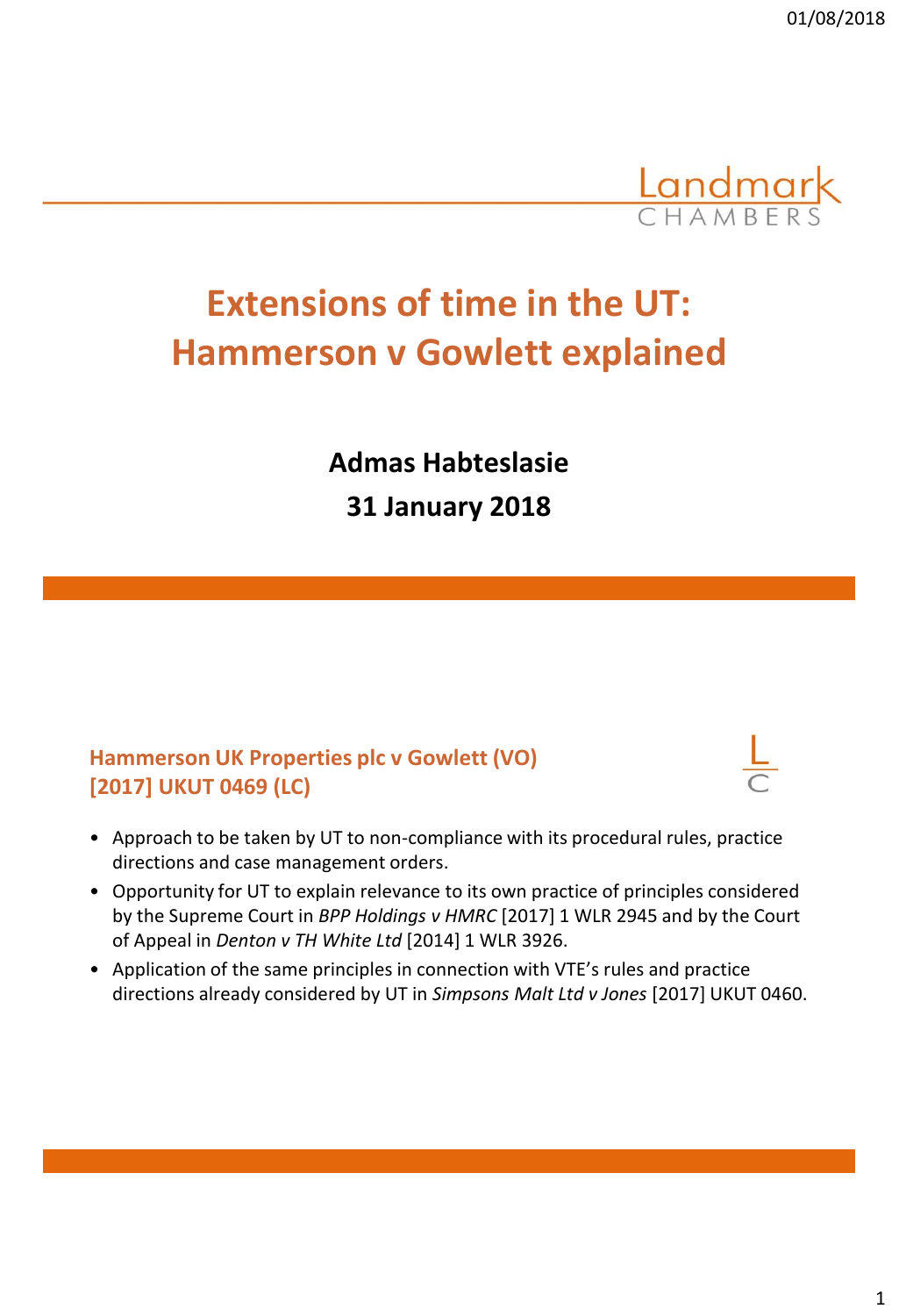## **Denton and the CPR**

- Three stage approach to applications for relief from sanction under CPR 3.9(1):
- (1) Identify and assess the seriousness and significance of the failure to comply
- (2) Consider why the default occurred
- (3) Evaluate all circumstances of case so as to enable court to deal justly with all circumstances including factors in CPR 3.9(1)(a) and (b), which emphasise the need:
	- (a) for litigation to be conducted efficiently and at proportionate cost; and
	- (b) to enforce compliance with rules, practice directions and orders.

#### **Step 1: Seriousness and significance**

- Focus on whether serious or significant, not whether "trivial", "minor" or "insignificant"
- "Materiality" may be a useful measure in many cases, i.e. whether has an effect on litigation, either in the particular case or more generally
- But breach may still be serious even if incapable of affecting efficient progress of litigation, e.g. failure to pay court fees
- Concepts are not "hard-edged" look to guidance and application over time
- Previous unrelated breaches not to be considered at this stage but as part of relevant circumstances at third stage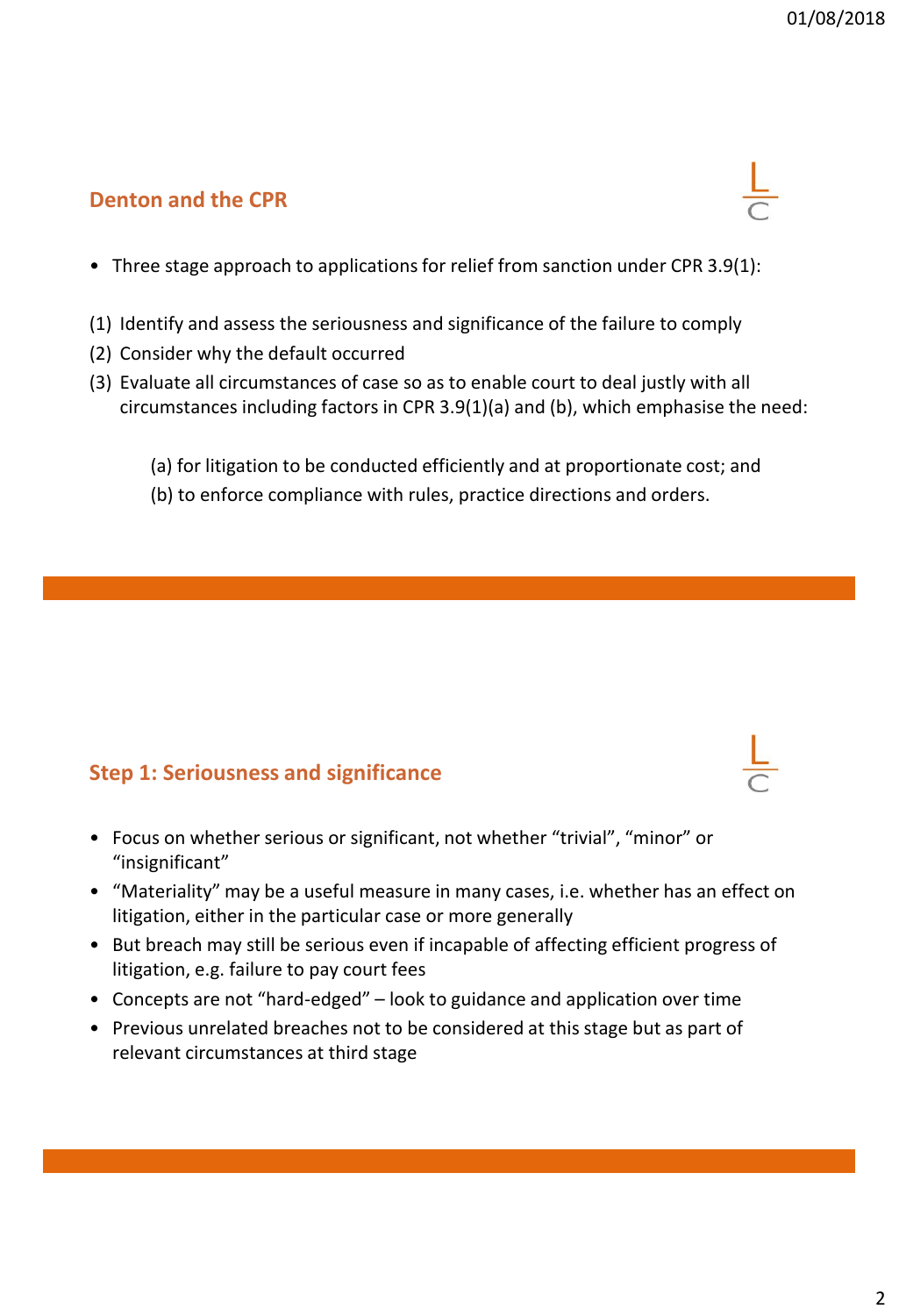## **Step 2: Reason for default**



- Consider why the default occurred
- No "encyclopaedia" of good and bad reasons, but examples given in *Mitchell* include:
	- Debilitating illness or accident: depending on circumstances, may be a good reason
	- Developments in litigation rendering previously agreed timescale unreasonable: likely to be a good reason
	- Merely overlooking a deadline, whether on account of overwork or otherwise: unlikely to be a good reason

#### **Step 3: Consider all the circumstances**

- Relief not automatically refused if breach is serious/significant and no good reason
- Must consider the effect of the breach in every case and give significant weight to importance of complying with rules, practice directions and orders

*"…the old lax culture of non-compliance is no longer tolerated."*

- Other relevant factors will vary from case to case: will include promptness of application (in time or out of time?) and history of compliance or breaches by both parties
- Parties should co-operate and not seek to gain windfall advantage contested applications for relief from sanctions should be exceptional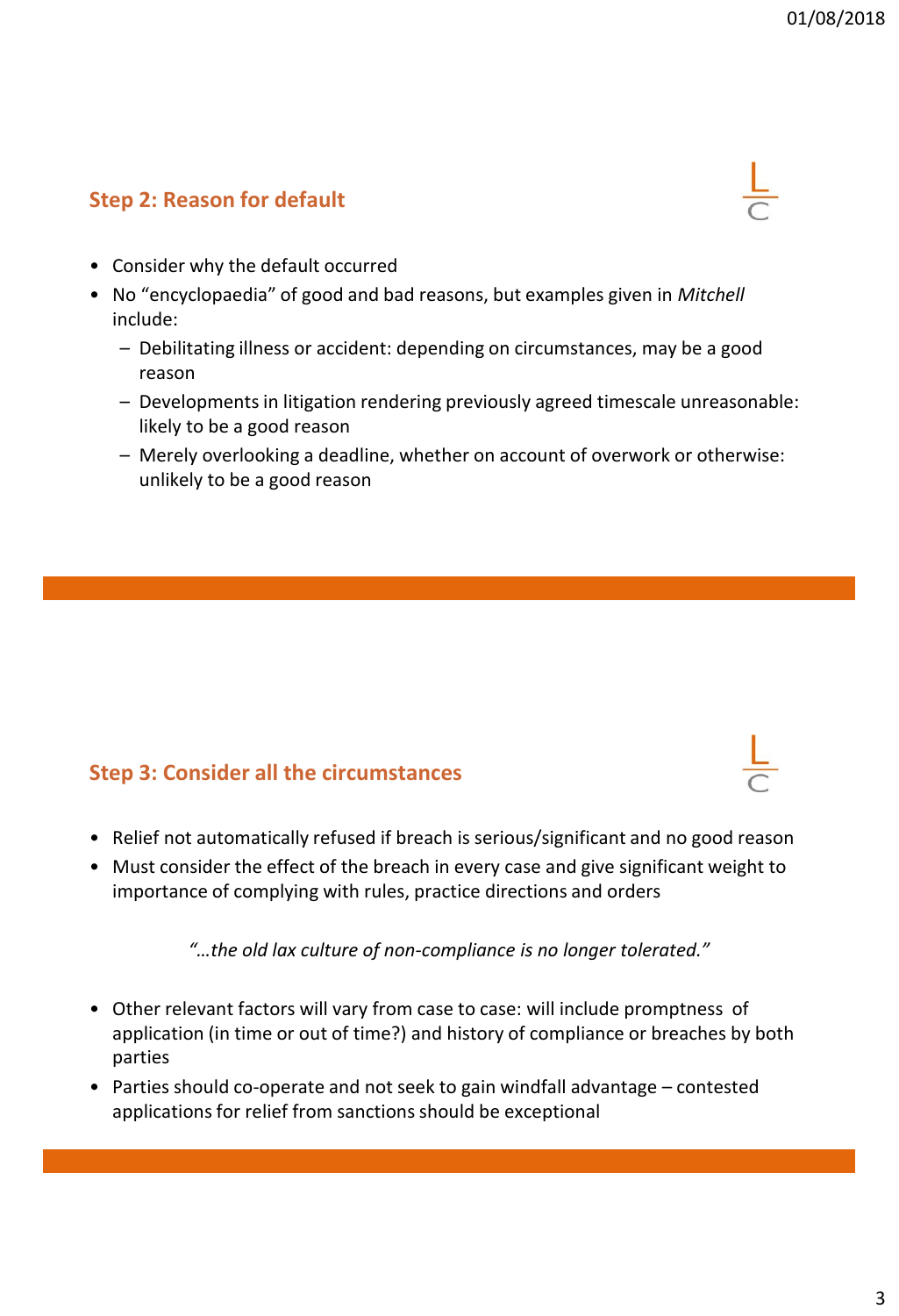#### **BPP Holdings: Denton in the tribunal?**

- Appeal from order of First-tier Tribunal (Tax Chamber) barring HMRC from taking part in appeal
- Rule 8(3) Tribunal Procedure (First-tier Tribunal) (Tax Chamber) Rules 2009:

The Tribunal may strike out the whole or a part of the proceedings if— (a) the appellant has failed to comply with a direction which stated that failure by the appellant to comply with the direction could lead to the striking out of the proceedings or part of them;

• UT reversed decision, CA restored order of FtT

#### **BPP Holdings: the facts**

- HMRC served statement of case late (although within agreed extension of time) and was a few days late with disclosure
- BPP applied for order that HMRC provide further information or appeal be allowed
- Order made recorded HMRC undertaking to provide information and said "may be barred from taking further part of proceedings" if fail to do so
- Response provided on deadline day but BPP applied for debarring order 6 weeks later on grounds that didn't in fact answer questions
- FtT judge found "*no clear understanding of why this default had occurred*" and "*it should have been obvious to a lawyer that the reply delivered on the due date did not comply*"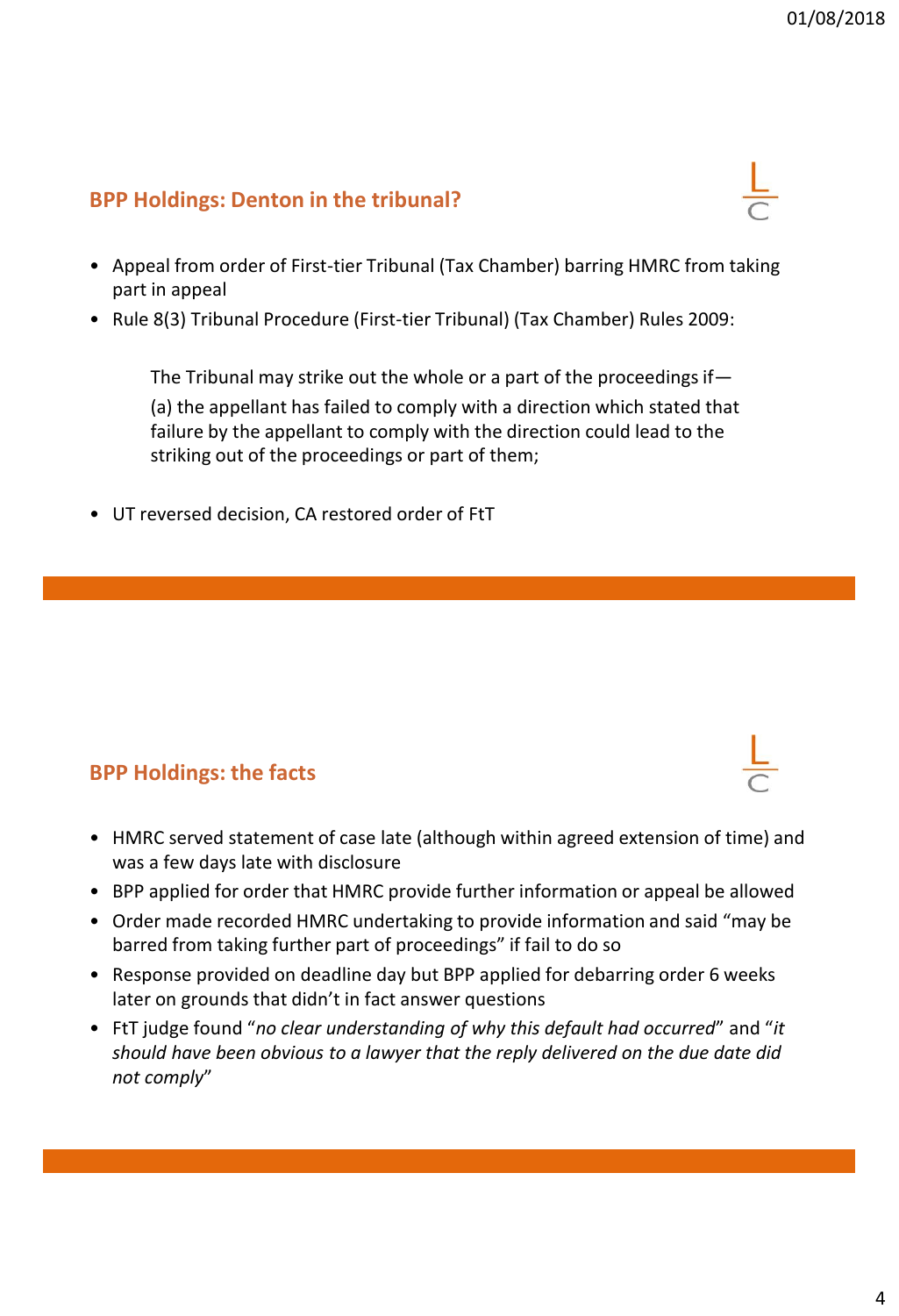#### **BPP Holdings: the Supreme Court's approach**

- "*In a nutshell, the cases on time limits and sanctions in the CPR do not apply directly, but the Tribunals should generally follow a similar approach.*"
- Decision to make a debarring order against HMRC was "*tough*", but "*appellate judge should only interfere where the decision is not merely different from that which the appellate judge would have made, but is a decision which the appellate judge considers cannot be justified.*"
- BUT "*There must be a limit to the permissible harshness (or indeed the permissible generosity) of a decision relating to the imposition or confirmation (or discharge) of a debarring order.*"

#### **BPP Holdings: Denton in the tribunal? (the answer)**

- "…*all tribunals and appellate courts above the level of the UT should be wary of applying or relying on the procedural jurisprudence of the English and Welsh courts without also taking into account that of the Scottish and Northern Irish courts.*"
- "*…while it would be both unrealistic and undesirable for the tribunals to develop their procedural jurisprudence on any topic without paying close regard to the approach of the courts to that topic, the tribunals have different rules from the courts and sometimes require a slightly different approach to a particular procedural issue.*"
- *Denton* and other cases "*provide a salutary reminder as to the importance that is now attached in all courts and tribunals throughout the UK to observing rules in contentious proceedings generally…*"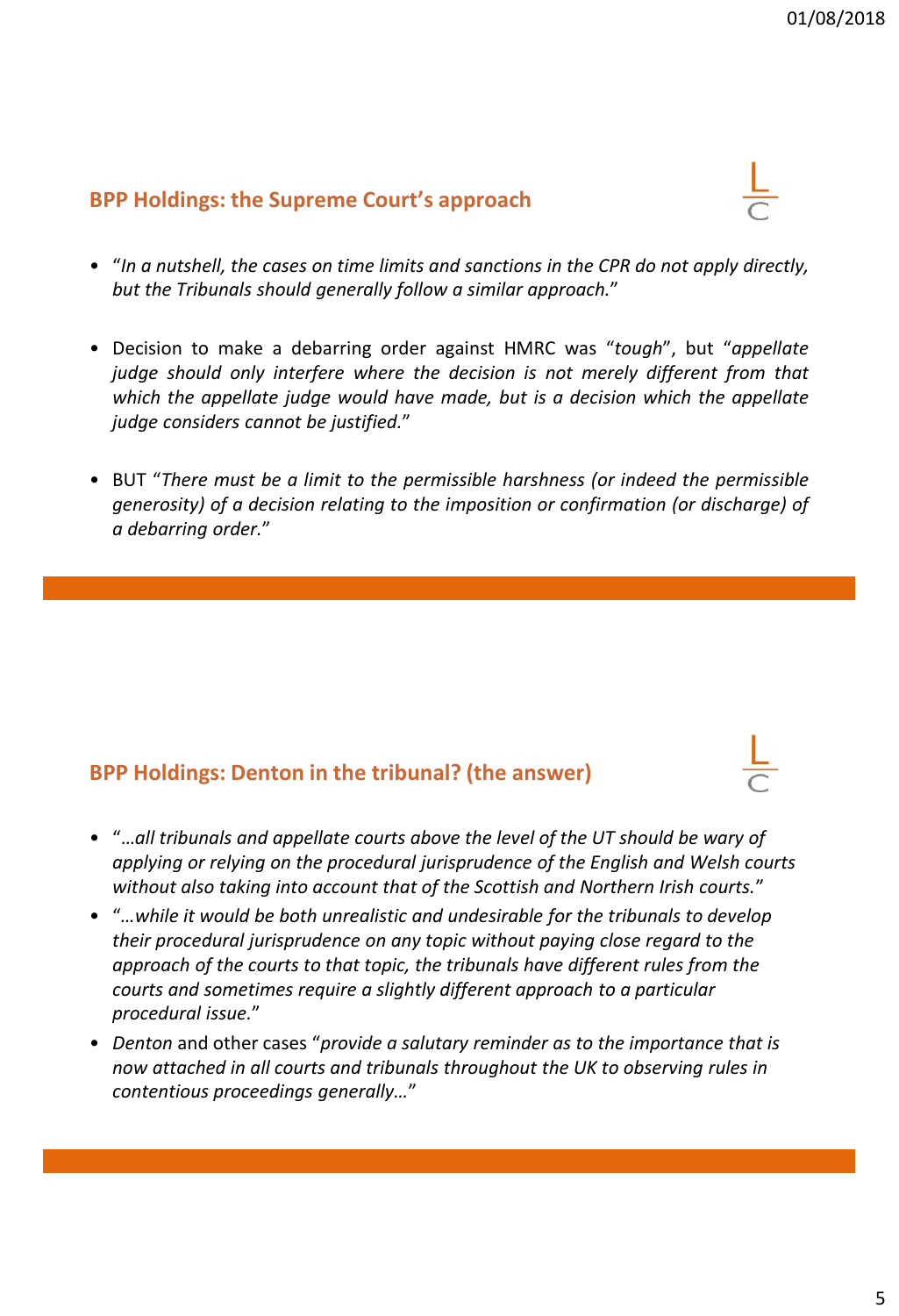## **Obligation to provide statement of case in UT**

- Valuation Tribunal for England (Council Tax and Rating Appeals) (Procedure) Regulations 2009, r42(3): appeal to UT from VTE may be dismissed if not made within four weeks of the date on which notice of decision is given
- Tribunal Procedure (Upper Tribunal) (Lands Chamber) Rules 2010, r 24(3): notice of appeal must be signed, dated and include information listed in r21(3), including:
	- (d) The ground of appeal on which the applicant relies
- Practice Directions, 28 November 2010, section 6.1:
	- 1) Each party to an appeal…must provide a statement of its case

2) The purpose of statements of case is to enable the issues to be determined by the Tribunal to be identified. Each statement of case must therefore set out basic principles of fact and of law on which the party relies. It must be in summary form but contain particulars that are sufficient to tell the other party the case that is being advanced and to enable the Tribunal to identify the issues.

## **The facts in Hammerson**



- 32 retail units
- Proposals made 28 July 2015 to reduce RVs on ground of material change of circumstances:

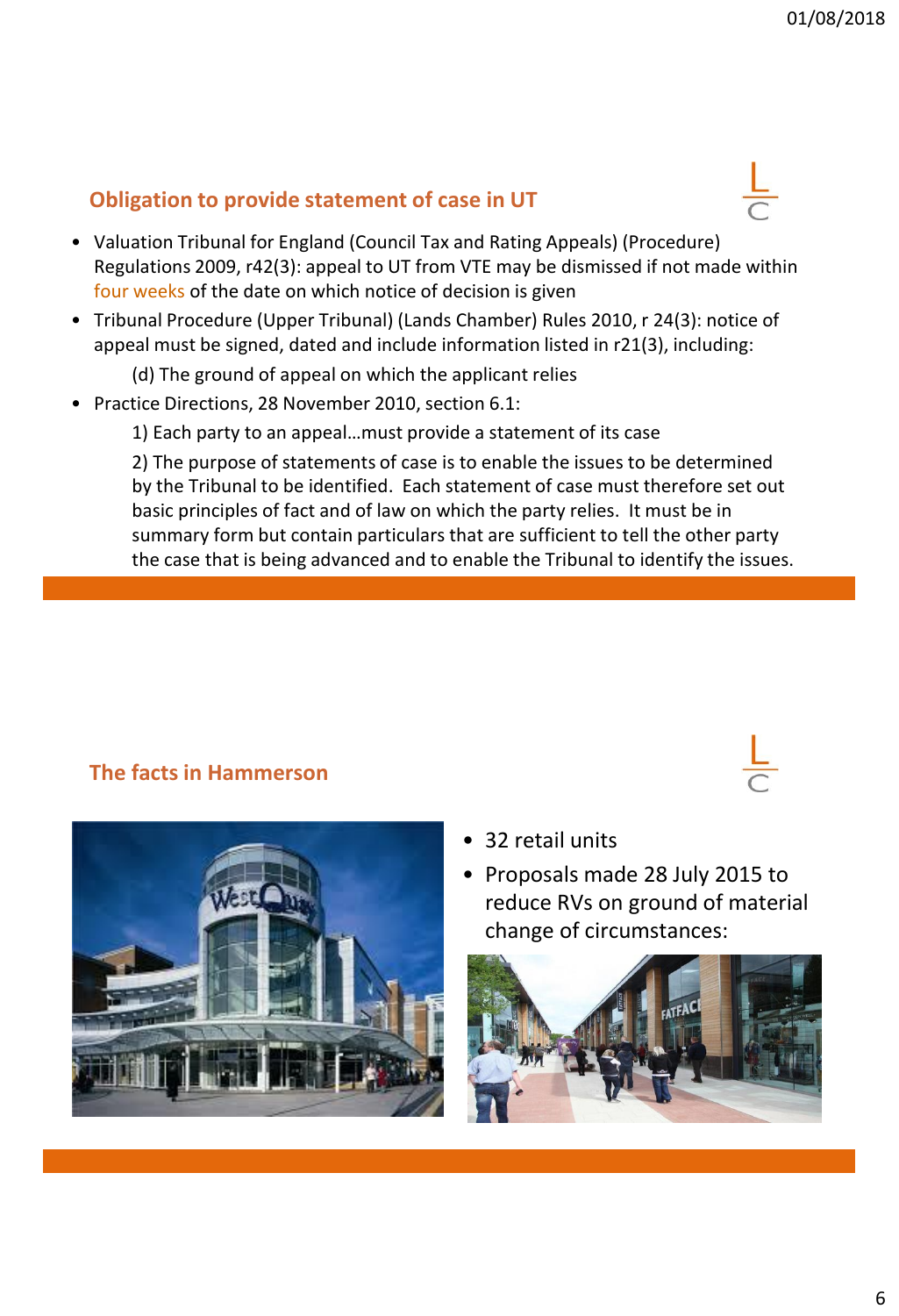#### **Hammerson: chronology**

- 20 September 2017: appeals dismissed by VTE
- 17 October 2017: notice of appeal to UT filed extension of time of 60 days for statement of case requested (i.e. to 15 December 2017)
- 11 November 2017 (a Saturday…): Registrar directs appellant to file and serve grounds of appeal by 17 November
- 15 November 2017: appellant requests further extension of time to 15 December
- 23 November 2017: Deputy President directs hearing on 1 December 2017 at which appellant required to explain why appeal should not be struck out

## **UT's statements of principle**

- Applicable to extensions of time for compliance with procedural rules and directions and relief against sanctions in the event of default
- In principle the approach which the Tribunal should take in such a case ought to be the same as it will take to an application to grant a second extension of time for notice of appeal to be filed
- Modern emphasis in civil litigation and tribunal proceedings on importance of compliance with rules, directions and orders and need for disputes to be resolved efficiently and at proportionate cost
- Stricter, more systematic approach has evolved in courts, based on CPR
- *Denton*: enforcement of compliance by imposition of appropriate sanctions for default, from which relief is only available after consideration of causes and consequences of relevant default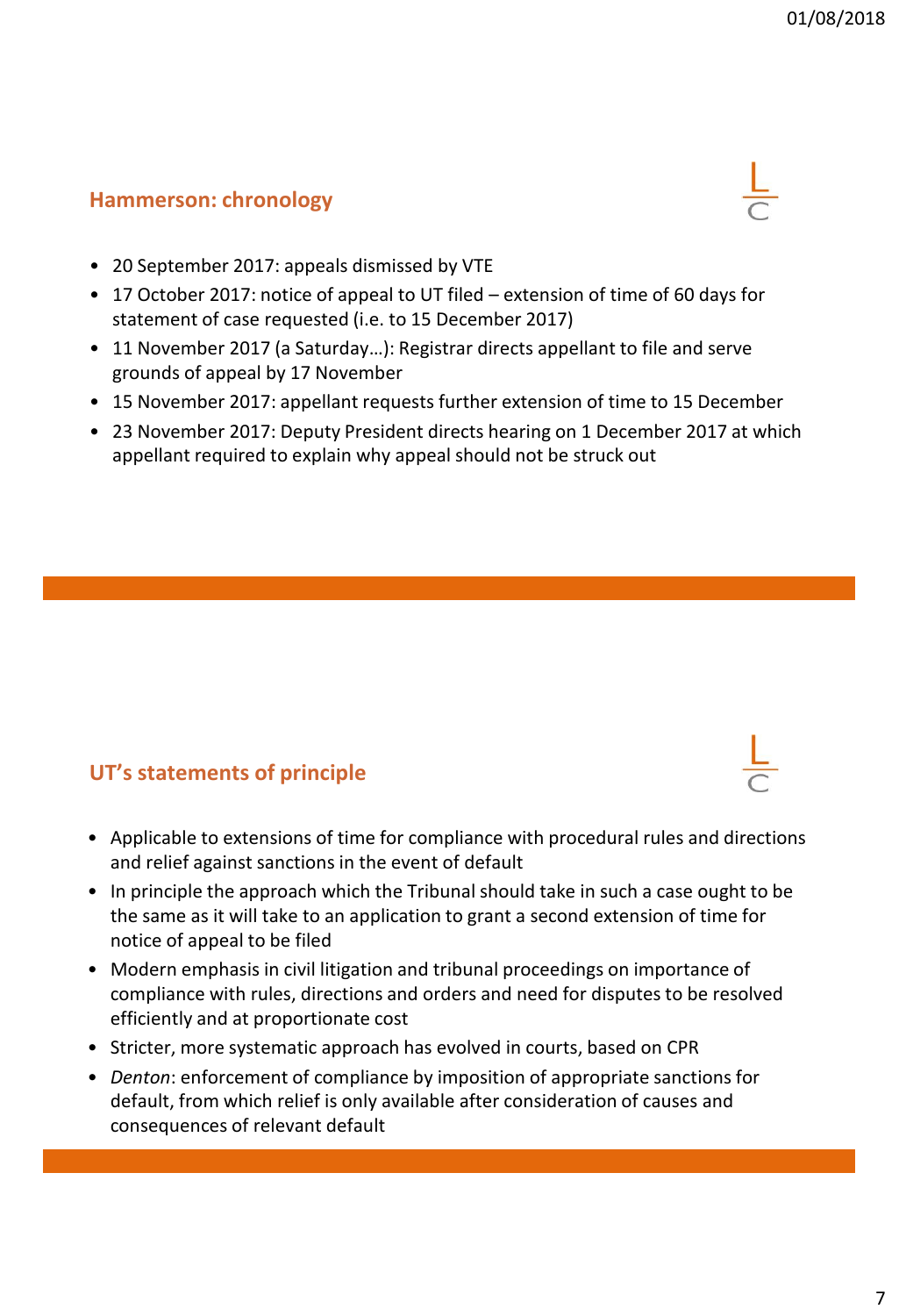- Now clear following *BPP* that same approach available to tribunals: BPP
- Nothing in the expectation of compliance is inconsistent with the distinctive culture or overriding objectives of tribunals
- Per Ryder LJ in BPP in Court of Appeal:

*I can detect no justification for a more relaxed approach to compliance with rules and directions in the tribunals and while I might commend the Civil Procedure Rules Committee for setting out the policy in such clear terms, it need hardly be said that the terms of the overriding objective in the tribunal rules likewise incorporate proportionality, cost and timeliness. It should not need to be said that a tribunal's orders, rules and practice directions are to be complied with in like manner to a court's. If it needs to be said, I have said it now.*

#### **The UT's approach**

- Three stage approach to sanctions for non-compliance (and by analogy, to applications for extension of time to remedy non-compliance) as laid down in *Denton*:
	- Seriousness/significance of breach
	- Why failure or default occurred
	- Consider all the circumstances
- Repeats warning against "*unduly draconian approach to relief and emphasised that there must be a limit to the permissible harshness of sanctions. Compliance is not an end in itself and adherence to rules must not be allowed to assume a greater importance that doing justice in any case.*"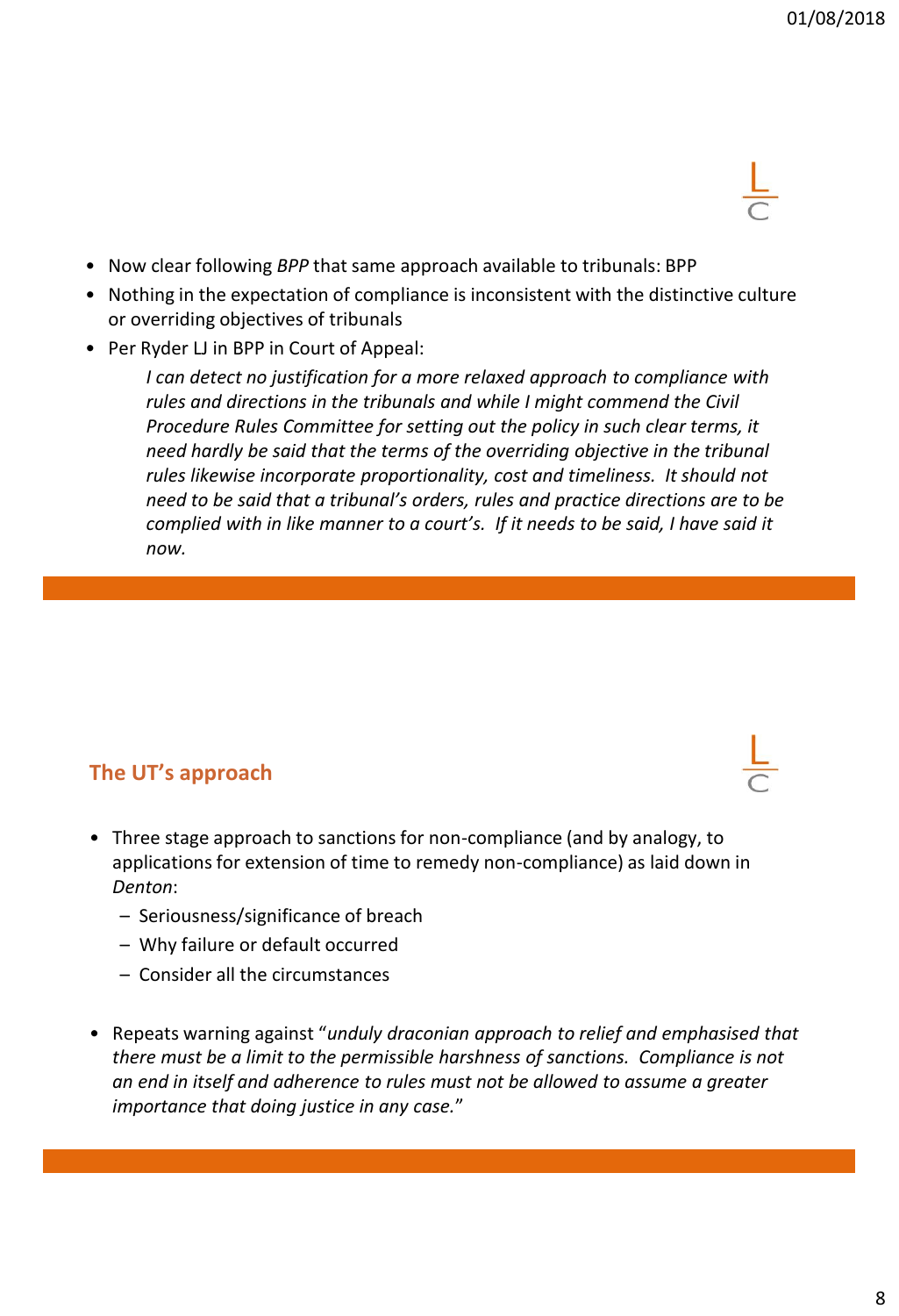#### **Hammerson: the result**

- Not serious breach to fail to provide grounds with notice of appeal given (a) practice reflected in PD 6.2(3) and standard notice of appeal and (b) application made for extension of time in notice
- Breach of order requiring grounds by 11 November more serious, but mitigated by (a) shortness of period allowed, (b) request for further extension made promptly and in time, (c) appeal still at early stage so no serious consequences
- Delay caused by wishing to conduct further research before filing statement of case not a good reason – appellant's desire to present case in as favourable a light as possible is secondary to obligation to state grounds of appeal
- In all circumstances, appropriate to make order requiring appellant to file grounds of appeal by 15 December or be struck out

#### **What have we learned?**

- Get your statement of case in with notice of appeal if possible!
- It is only required to enable the issues to be identified, not address them in detail (although must supply comparables)
- Gathering further evidence will not normally be a good reason to justify an extension of time – may need to apply to amend to introduce further comparables
- Desire to refine/enhance case is not a good reason to delay submission of grounds of appeal, but important that Tribunal and respondent made aware at early stage of case appellant wishes to advance
- Reasons given for requested extensions of time will need to be more detailed and less generic than has been common until now